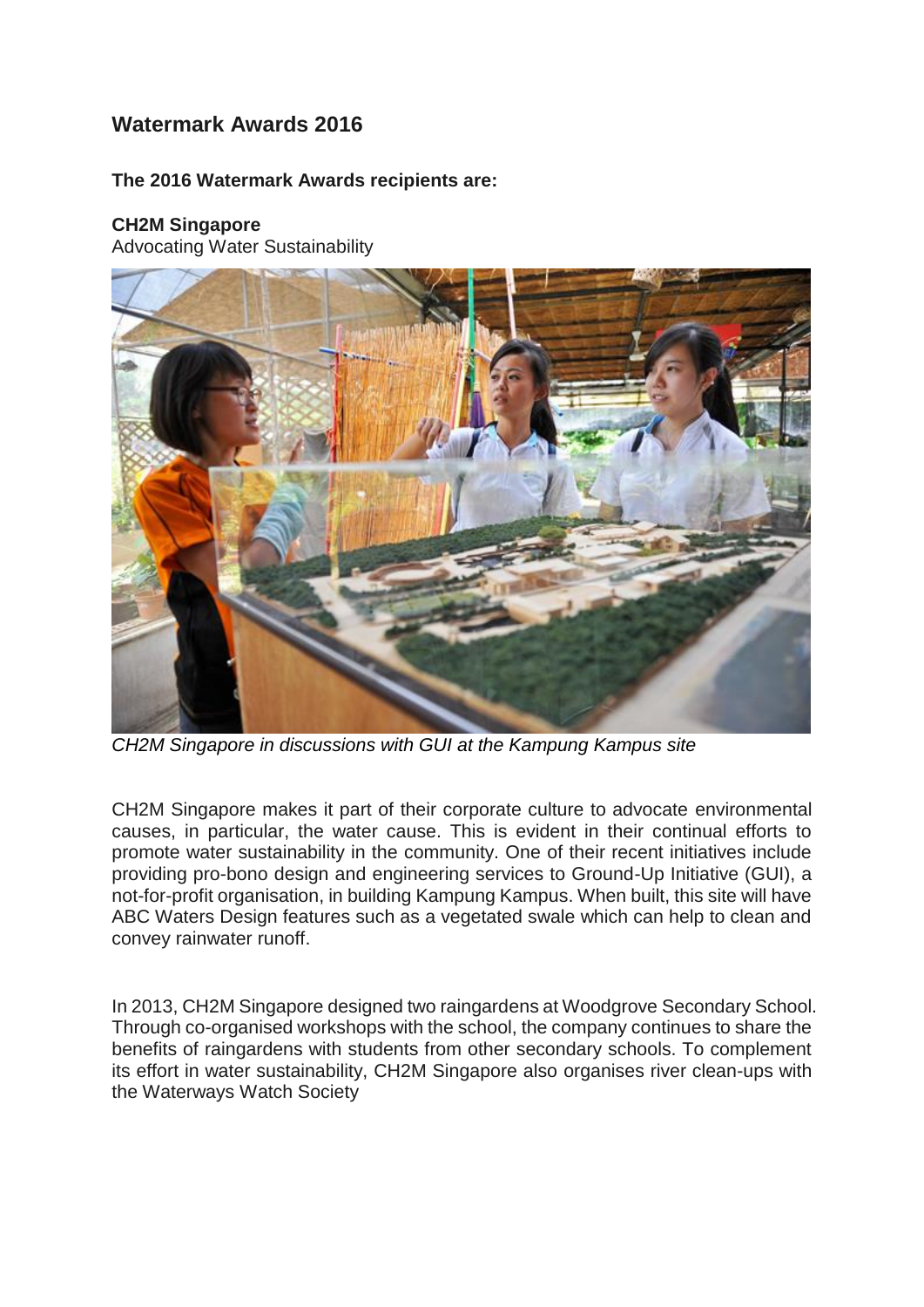## **Fernvale Primary School**

Cultivating tomorrow's blue warriors



*Installed at the school's canteen is an exhibition cum mini pond on the Singapore Water Story*

A firm believer in fostering a sense of water stewardship among our children from young, Fernvale Primary School infused, in 2014, an Environment Education Programme into the curriculum across all levels. As a result, since 2015, the school has been recognised for its work in water sustainability under the Ministry of Education's Learning for Life programme. Their efforts include a permanent exhibition on the Singapore Water Story and imparting good water conservation habits to students through colourful 3D water-themed artworks that don the school's staircases.

Since 2012, Fernvale's total annual water consumption has reduced by about 40%. It is now among the top 10% in terms of most water efficient primary schools in Singapore.

To further their cause, the school continues to support events such as Singapore World Water Day and the National Environment and Water Quiz, and is also looking to invest in rainwater harvesting in the future.